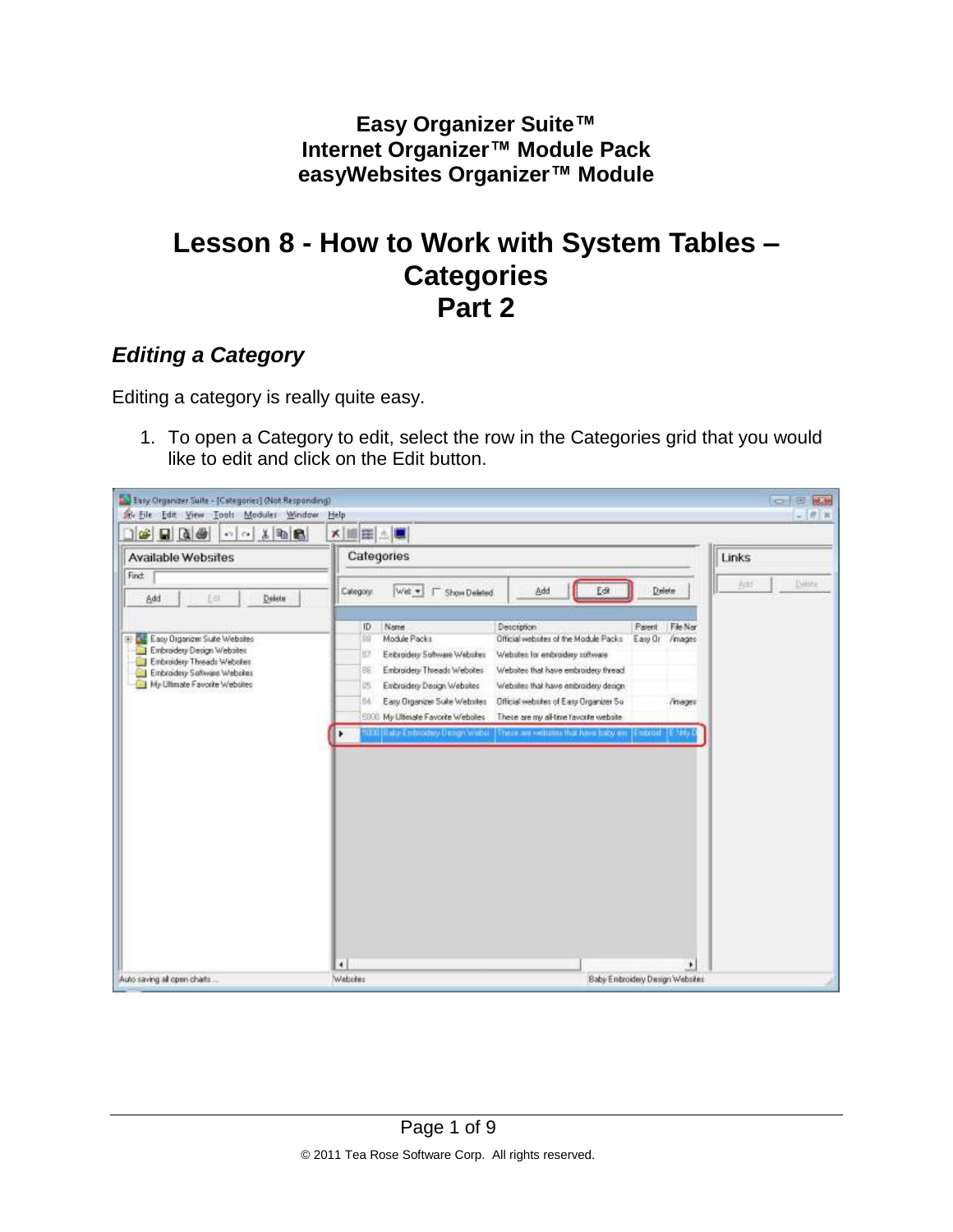2. This will open the Add/Edit Category form.

| Baby Embroidery Design Websites                          |    |
|----------------------------------------------------------|----|
| Embroidery Design Websites                               |    |
| These are websites that have baby embroidery<br>desgins. | z. |
| 1/29/2011 2:19:45 PM                                     |    |
|                                                          |    |

3. Change the Name, Parent and/or Description in the Add/Edit Category form.

For this lesson, let's change the name to 1 Granny Smith Apple:

Name: Baby Embroidery Design Sites

Now click OK to save your changes.

| Add/Edit Category Item | $=$                                                      |    |
|------------------------|----------------------------------------------------------|----|
| *Name:                 | Baby Embroidery Design Sites                             |    |
| Parent:                | <b>Embroidery Design Websites</b>                        |    |
| Description:           | These are websites that have baby embroidery<br>desgins. | ×. |
| Last Updated:          | 1/29/2011 2:19:45 PM                                     |    |
| *Required Field        | Picture<br>Cancel<br>ОK                                  |    |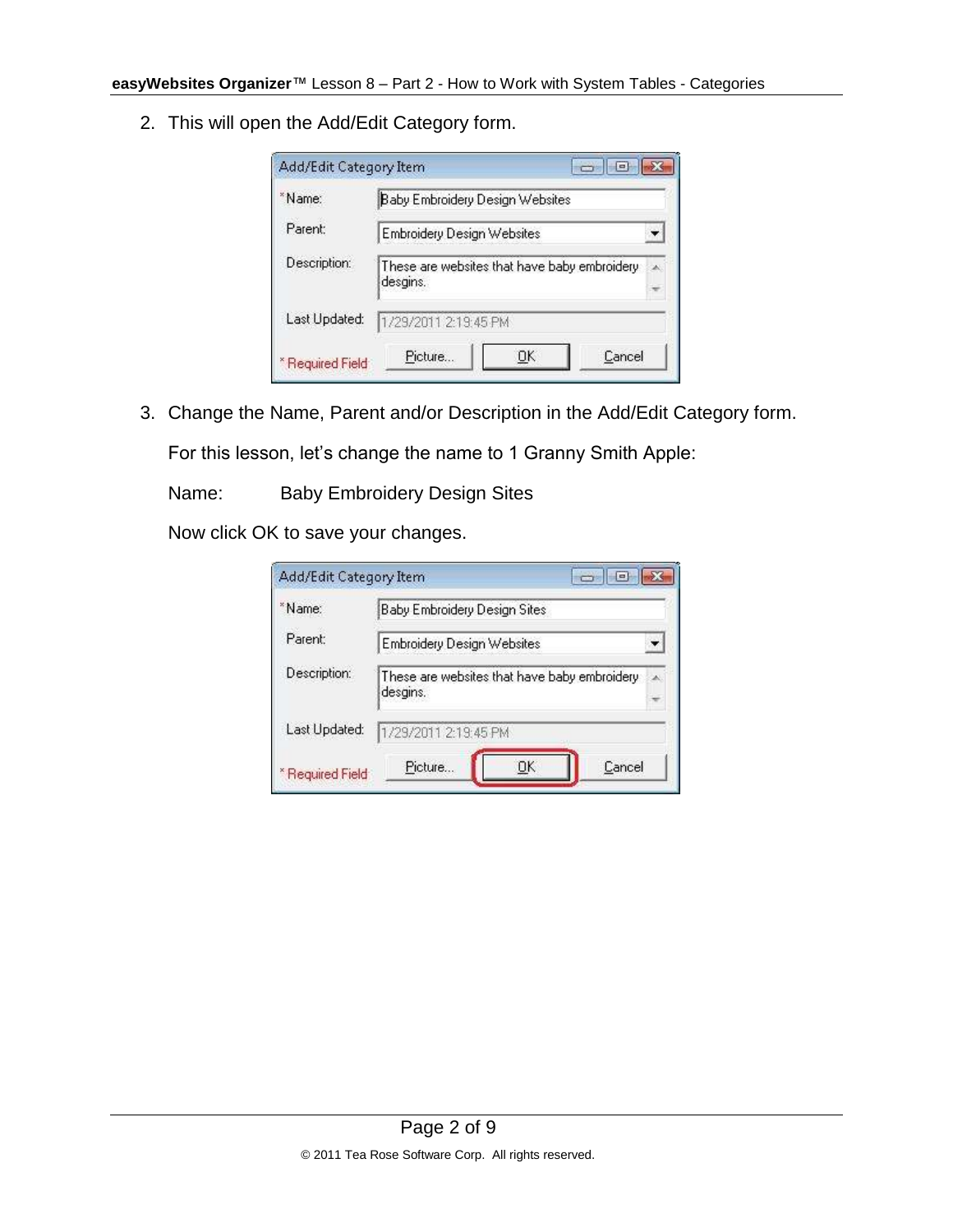4. You will notice that any changes made to the name of the Category can be seen in the Categories System Table

| $x = 0$<br>$\mathbf{B}$ as<br>5700                                                                                                                            | ×   田田 上                                                                                                                                                                                                                                                                                                                                                                                                                                                                          |
|---------------------------------------------------------------------------------------------------------------------------------------------------------------|-----------------------------------------------------------------------------------------------------------------------------------------------------------------------------------------------------------------------------------------------------------------------------------------------------------------------------------------------------------------------------------------------------------------------------------------------------------------------------------|
| Available Websites                                                                                                                                            | Categories<br>Links                                                                                                                                                                                                                                                                                                                                                                                                                                                               |
| Find                                                                                                                                                          | Detaile<br>bht                                                                                                                                                                                                                                                                                                                                                                                                                                                                    |
| Add<br>Deletu<br>Em.                                                                                                                                          | Add<br>Ect<br>Delete<br>Wet -     Show Deleted<br>Calegory:                                                                                                                                                                                                                                                                                                                                                                                                                       |
| Easy Organize: Suite Websites<br>E Embroidery Design Websites<br>Embroidery Threads Websites<br>Embroidery Software Websites<br>My Ullimate Favorite Websites | <b>Description</b><br>File Nar<br>ID<br>Name<br>Parent<br><b>Till</b><br>Module Packs<br>Official websites of the Module Packs<br>Easy Or<br>/mages<br>Einbroidery Software Websites<br>Websites for enbroidery software<br>日子<br>Embroidery Threads Websites<br>Websites that have embroidery thread<br>96<br>Enbroidery Design Websites<br>Websites that have enbroidery design-<br>西<br>Easy Organizer Suite Webstes<br>Official websites of Easy Organizer Su<br>BA<br>/mages |
|                                                                                                                                                               | My Ultimate Favorite Websites<br>There are my al-time favorite website<br>5000<br>5000 (Baha Estredory Dengo Street<br>These are witches that have belowers (Entroit, (E1M)                                                                                                                                                                                                                                                                                                       |
|                                                                                                                                                               |                                                                                                                                                                                                                                                                                                                                                                                                                                                                                   |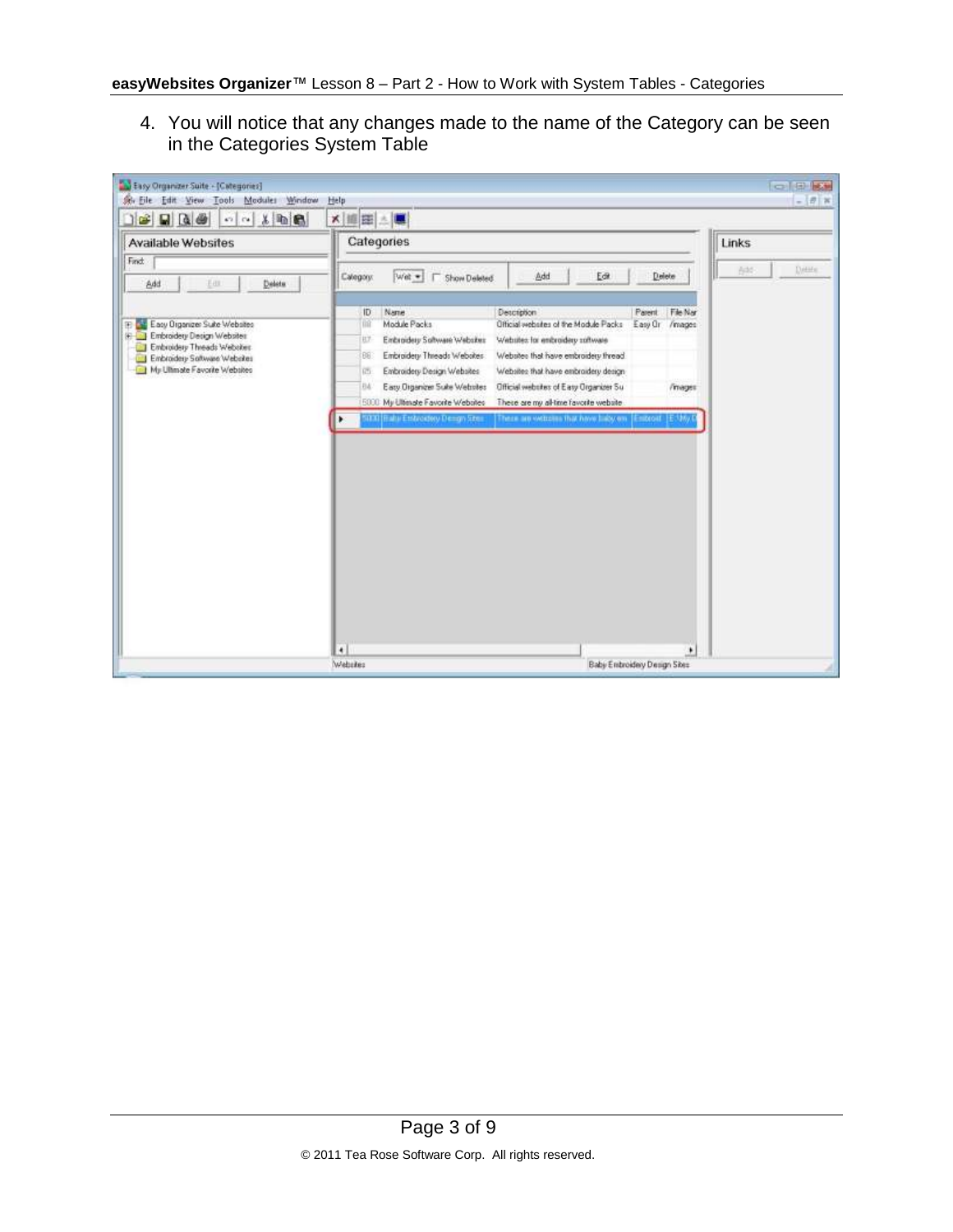5. To save your changes, you can click on the Save icon in the toolbar, or select File  $\rightarrow$  Save from the menu.

| So File        | D. Easy Organizer Suite - [Categories]<br>Edit: View Tools                                 | Modules Window                                               | Help                                                                                                                                                                                                                    |                                                                                                                                                                                                                           |                                                    | <b>CONTROL MODEL</b><br>$ e$ $x$ |
|----------------|--------------------------------------------------------------------------------------------|--------------------------------------------------------------|-------------------------------------------------------------------------------------------------------------------------------------------------------------------------------------------------------------------------|---------------------------------------------------------------------------------------------------------------------------------------------------------------------------------------------------------------------------|----------------------------------------------------|----------------------------------|
| e              | Ctrl+N<br>New<br>Chf+D                                                                     | - 人物品                                                        | x HE                                                                                                                                                                                                                    |                                                                                                                                                                                                                           |                                                    |                                  |
| $\overline{P}$ | <b>Dpen</b><br>Close                                                                       |                                                              | Categories                                                                                                                                                                                                              |                                                                                                                                                                                                                           |                                                    | Links                            |
| FO.            | sman<br><b>Co</b> Save All<br>Save As                                                      | Delete                                                       | Wet =<br>Category.<br>Show Deleted<br>г                                                                                                                                                                                 | Add<br>Edit                                                                                                                                                                                                               | Delete:                                            | <b>ISSN</b><br><b>Sritis</b>     |
| 田田<br>D        | Import<br>Export.<br>Page Setup<br><b>Print Preview</b><br>$Cut+P$<br>Print<br>Preferences | botes<br><b>Bas</b><br>johos <sup>1</sup><br>botes.<br>istes | 10<br>Name<br>Module Packs<br>88<br>92<br>Embroidery Software Websites<br>Enbroidery Threads Websites<br>SE.<br>Embroidery Design Websites<br>沂<br>94<br>Easy Organizer Suite Websites<br>My Ultimate Favorite Websites | Description<br>Official websites of the Module Packs<br>Websites for embroidery software<br>Websites that have enbroidery thread<br>Websites that have enbroidery decign<br><b>Official websites of Easy Organizer Su</b> | File Nar<br>Parent<br>Easy Or<br>/mages<br>Finages |                                  |
|                | Egt                                                                                        |                                                              | 5000<br>5000 Baby Endnockey Design Sess.<br>×                                                                                                                                                                           | These are my all-time favorite website<br>These are visibility that have baby on [Endroid] [ENAy]                                                                                                                         |                                                    |                                  |
|                |                                                                                            |                                                              | $\ddot{\phantom{1}}$                                                                                                                                                                                                    |                                                                                                                                                                                                                           | ٠                                                  |                                  |
|                |                                                                                            |                                                              | Webskes                                                                                                                                                                                                                 |                                                                                                                                                                                                                           | Baby Embroidery Design Sites                       |                                  |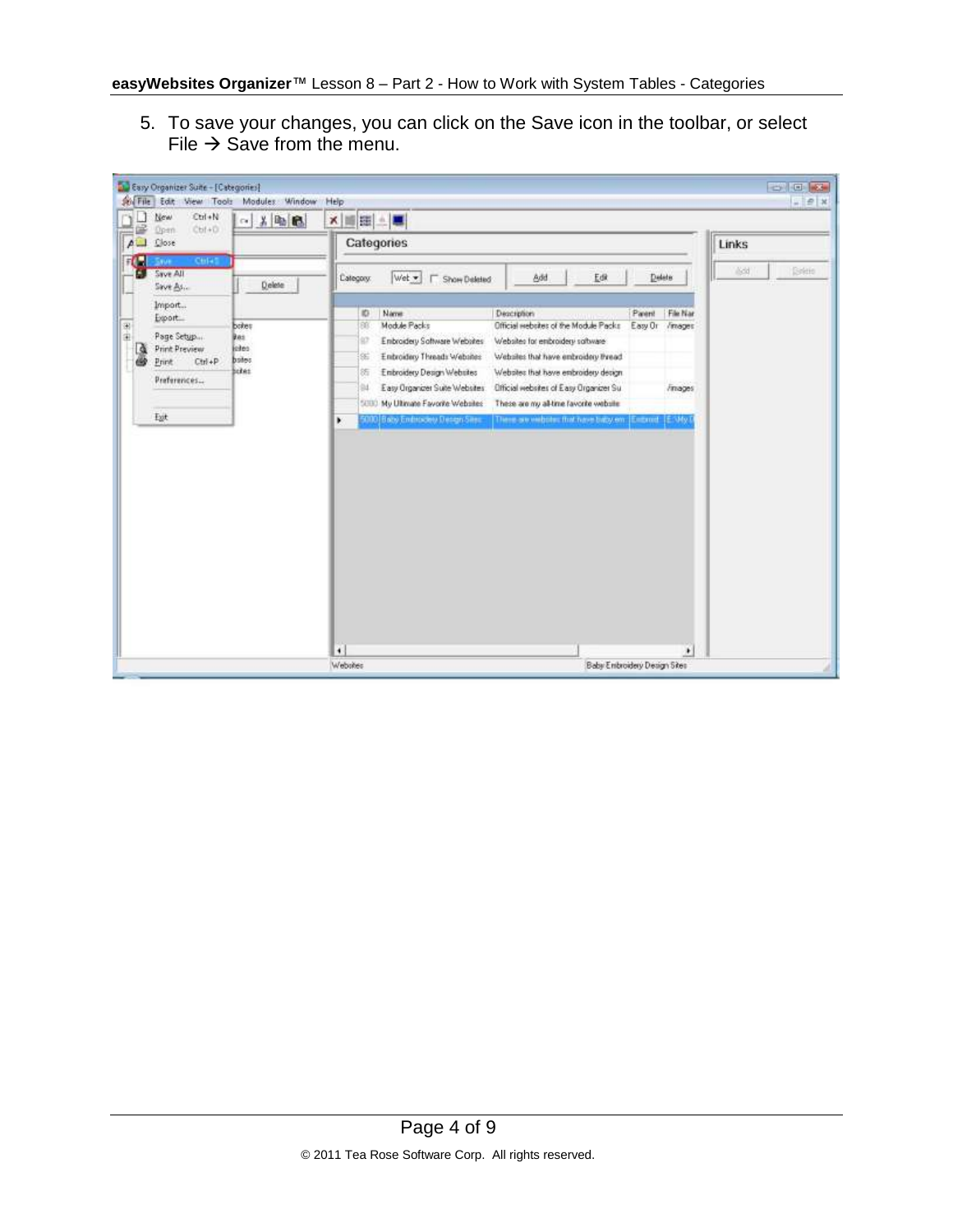6. Now you will see your edited category in the Available Websites pane.

| 「「太陽色<br>$\Box$ $\blacksquare$ $\Box$ $\Box$ $\blacksquare$                                                                                                      | <b>x BEE</b>                                                                                                                                                                      |                                                                                                                                                                                  |                                      |       |        |
|------------------------------------------------------------------------------------------------------------------------------------------------------------------|-----------------------------------------------------------------------------------------------------------------------------------------------------------------------------------|----------------------------------------------------------------------------------------------------------------------------------------------------------------------------------|--------------------------------------|-------|--------|
| Available Websites                                                                                                                                               | Categories                                                                                                                                                                        |                                                                                                                                                                                  |                                      | Links |        |
| Find:<br>Add<br>五面<br>Delete                                                                                                                                     | Wet -<br>Estegory:<br>Show Deleted                                                                                                                                                | Add<br>Edt.                                                                                                                                                                      | Delete                               | Add   | Dalata |
| Easy Digenizer Suite Websites<br>Đ<br><b>Contractors Department of citation</b><br>Lilly Baby Embroidery Design Webster<br><b>MI Embroidery Threads Websites</b> | Name<br>ID.<br>Module Packs<br>韻<br>97<br>Embroidery Software Websites<br>Embroidery Threads Websites<br>85                                                                       | <b>Description</b><br>Official websites of the Module Packs<br>Websites for embroidery software<br>Websites that have enbroidery thread                                          | File Nar<br>Parent<br>Easy Or /mages |       |        |
| Embroidery Software Websites<br>My Ultimate Favorite Websites                                                                                                    | These are websites that have baby enbroidery designs jostes<br>94<br>Easy Organizer Suite Websites<br>5000 My Ultimate Favorile Websites<br>5000 Baby Embroders Design Siles<br>٠ | Websites that have embroidery design<br>Dificial websites of Easy Drganizer Su<br>These are my al-time lavorite website<br>Those are websted that have buby en: [Embood] [E.My D | /mages                               |       |        |
|                                                                                                                                                                  |                                                                                                                                                                                   |                                                                                                                                                                                  |                                      |       |        |
|                                                                                                                                                                  |                                                                                                                                                                                   |                                                                                                                                                                                  |                                      |       |        |
|                                                                                                                                                                  |                                                                                                                                                                                   |                                                                                                                                                                                  |                                      |       |        |
|                                                                                                                                                                  |                                                                                                                                                                                   |                                                                                                                                                                                  |                                      |       |        |
|                                                                                                                                                                  |                                                                                                                                                                                   |                                                                                                                                                                                  |                                      |       |        |
|                                                                                                                                                                  |                                                                                                                                                                                   |                                                                                                                                                                                  |                                      |       |        |

Congratulations! You have just edited a category!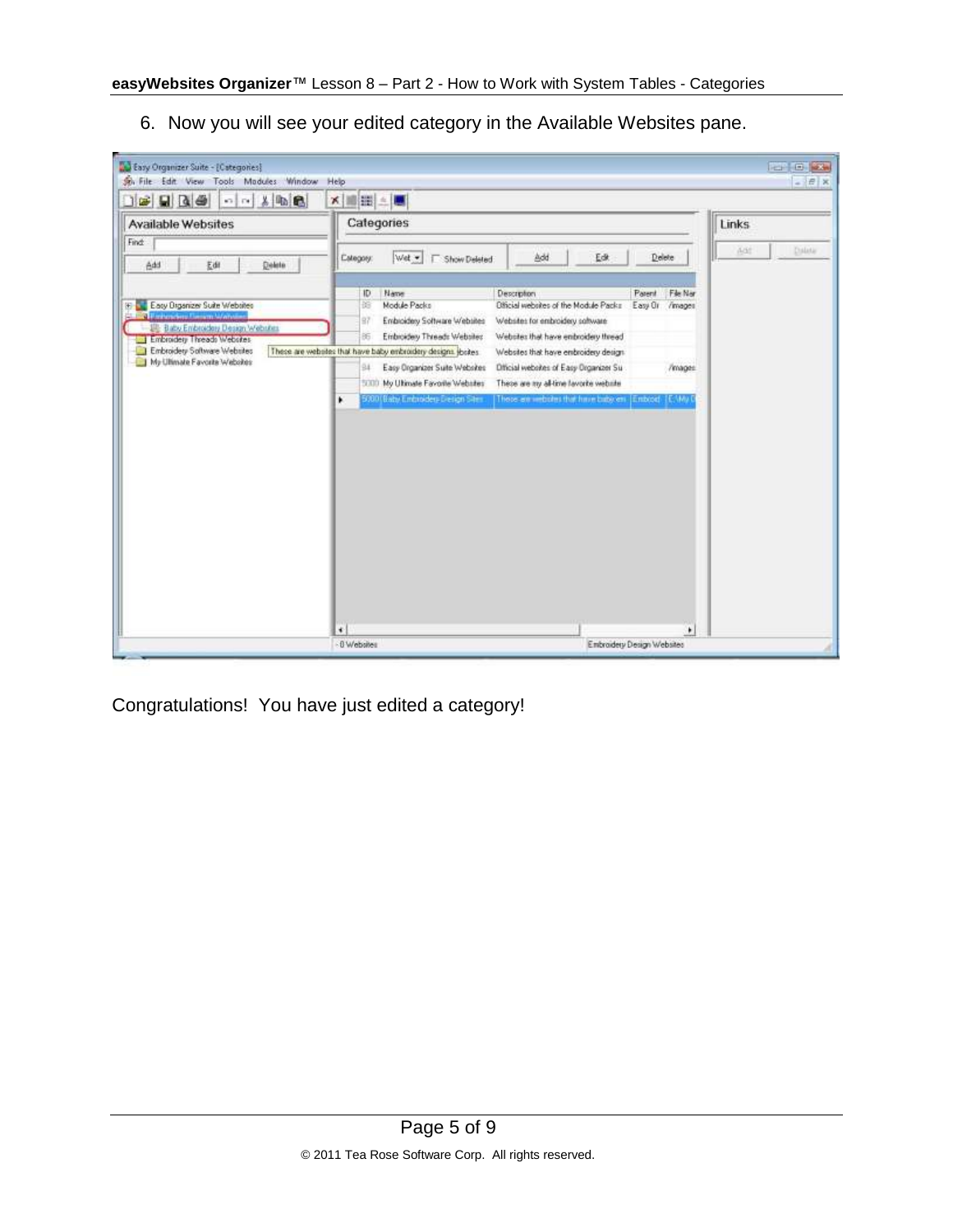## *Deleting a Category*

1. If you want to delete a Category, select the row of the category in the Categories System Table. Then click on the Delete button at the top of the Categories System Table. You can also select Tools  $\rightarrow$  Delete Row in the menu, or right click and select Delete Row from the context menu, or click on the Delete Row icon in the toolbar.

| Easy Organizer Suite - (Categories)<br>Sir Eile Edit View Tools Modules Window                                                                                                                           | Help                                                                                                                                                                                                                                                                                                                                                                                                                                                                                                                                                                                                                                                                                         | $= 10$<br>$ \theta$ x |
|----------------------------------------------------------------------------------------------------------------------------------------------------------------------------------------------------------|----------------------------------------------------------------------------------------------------------------------------------------------------------------------------------------------------------------------------------------------------------------------------------------------------------------------------------------------------------------------------------------------------------------------------------------------------------------------------------------------------------------------------------------------------------------------------------------------------------------------------------------------------------------------------------------------|-----------------------|
| $B = R$<br>$\begin{tabular}{c c c c c} \hline $\cdots$ & $\times$ & $\cdots$ & $\cdots$ \\ \hline \end{tabular}$                                                                                         | × 画田 上                                                                                                                                                                                                                                                                                                                                                                                                                                                                                                                                                                                                                                                                                       |                       |
| Available Websites<br>Find:                                                                                                                                                                              | Categories                                                                                                                                                                                                                                                                                                                                                                                                                                                                                                                                                                                                                                                                                   | Links                 |
| Delete<br>Add<br>Edit                                                                                                                                                                                    | Add<br>Delete<br>Eck<br>Calegory.<br>Wet -     Show Deleted                                                                                                                                                                                                                                                                                                                                                                                                                                                                                                                                                                                                                                  | Details<br>bit.       |
| E Easy Organize: Suite Websites<br>E Cy Embroidery Decign Websites<br>Bill: Baby Embroidery Design Siles<br>Embroidery Threads Websites<br>Embroidery Software Websites<br>My Ultimate Favorite Websites | Description<br>Florent Ede Mar<br>ID.<br>Name<br>Official websites of the NOfficial websites of the Module Packs of Easy Organizer Suite<br>110<br>Module Packs<br>Einbroidery Software Websites<br>Websites for enbroidery software<br>H.Z<br>Embroidery Threads Websites<br>Websites that have embroidery thread.<br>86<br>Embroidery Design Websites<br>Websites that have enbroidery design<br>西<br>Easy Organizer Suite Websites<br>Official websites of Easy Organizer Su<br>BA<br><i>i</i> mages<br>My Littmate Favorite Websites<br>These are my al-time favorite website<br>5000<br>SB30 (Balta Endrordery Demgn Stere<br>These are withdres that have belowen [Endroid [E3My]<br>٠ |                       |
|                                                                                                                                                                                                          | $\bullet$<br>٠<br>0 Websites                                                                                                                                                                                                                                                                                                                                                                                                                                                                                                                                                                                                                                                                 |                       |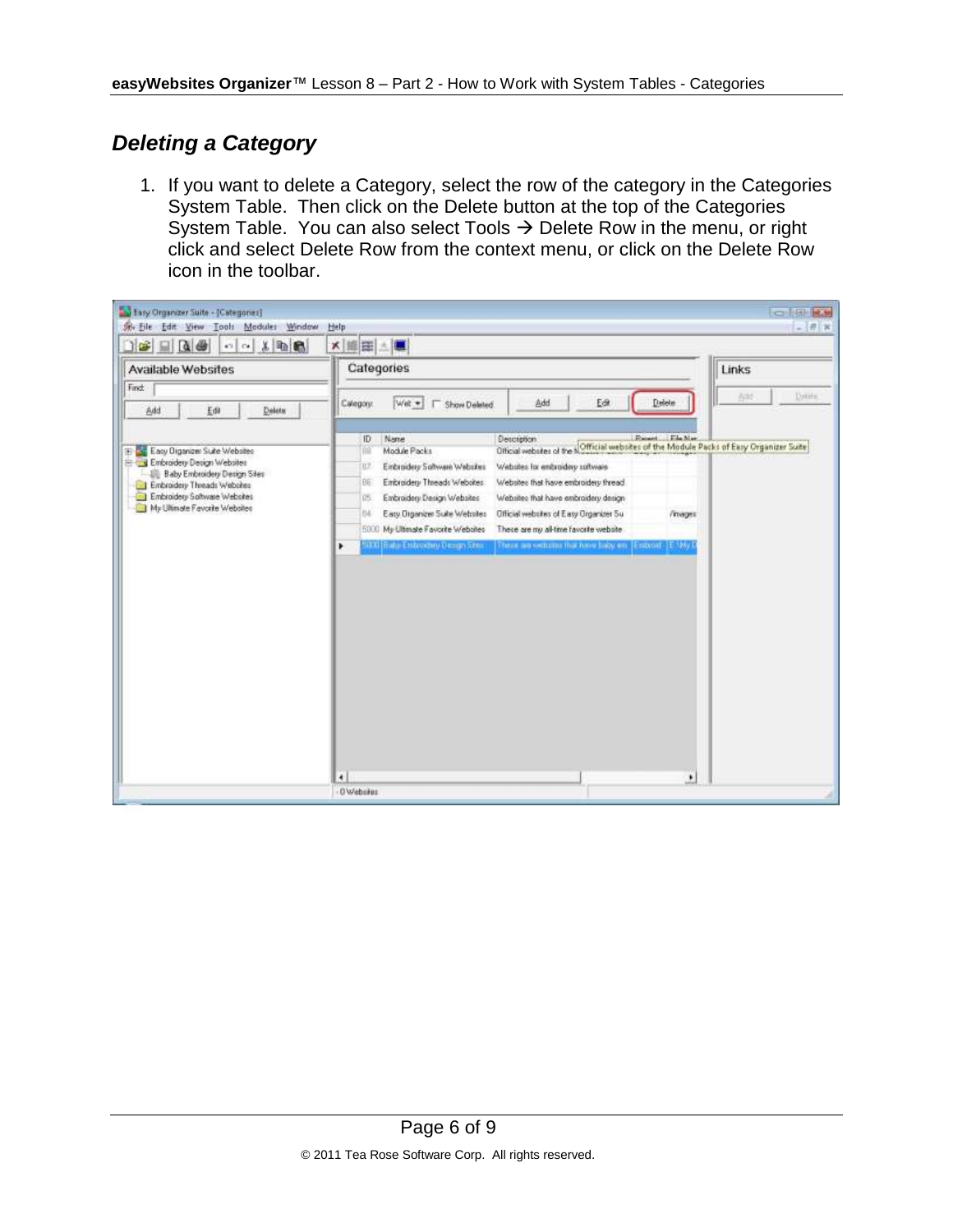2. The system will ask you if you are sure you want to delete the category, and if so, click on the Yes button to delete the Category. Otherwise, click on the No button.

| - 一 人 中 色<br>$\Box$<br>日時                                                                                                                                              | ×国田上                                                                                                                                                                                                                                                                                                                      |
|------------------------------------------------------------------------------------------------------------------------------------------------------------------------|---------------------------------------------------------------------------------------------------------------------------------------------------------------------------------------------------------------------------------------------------------------------------------------------------------------------------|
| Available Websites                                                                                                                                                     | Categories<br>Links                                                                                                                                                                                                                                                                                                       |
| Find<br>Add<br>Edit<br>Delete                                                                                                                                          | Delete<br>630<br>Add<br>Edit<br>Delete<br>Wet -<br>Calegory:<br>Show Deleted<br>n                                                                                                                                                                                                                                         |
| Easy Digancer Suite Websites<br>Ŧ.<br>El Cal Embroidery Design Websites<br>Baby Embroidery Design Sites<br>Embroidery Threads Websites<br>Embroidery Software Websites | File Nar<br>Name<br>Description<br>Parent<br>ID:<br>Module Packs<br>Official websites of the Module Packs<br>Easy Or / Amages<br><b>BU</b><br>Embroidery Software Websites<br>Websites for embroidery software<br>正<br>Embroidery Threads Websites<br>Websites that have embroidery thread<br>DE.<br>88<br>Confirm Delete |
| My Ultimate Favorite Websites                                                                                                                                          | /images<br>Are you sure you want to delete the the Baby Embroidery Design Sites Category<br>E My<br>Item?<br>mu<br>Yes<br>No                                                                                                                                                                                              |
|                                                                                                                                                                        |                                                                                                                                                                                                                                                                                                                           |
|                                                                                                                                                                        |                                                                                                                                                                                                                                                                                                                           |
|                                                                                                                                                                        |                                                                                                                                                                                                                                                                                                                           |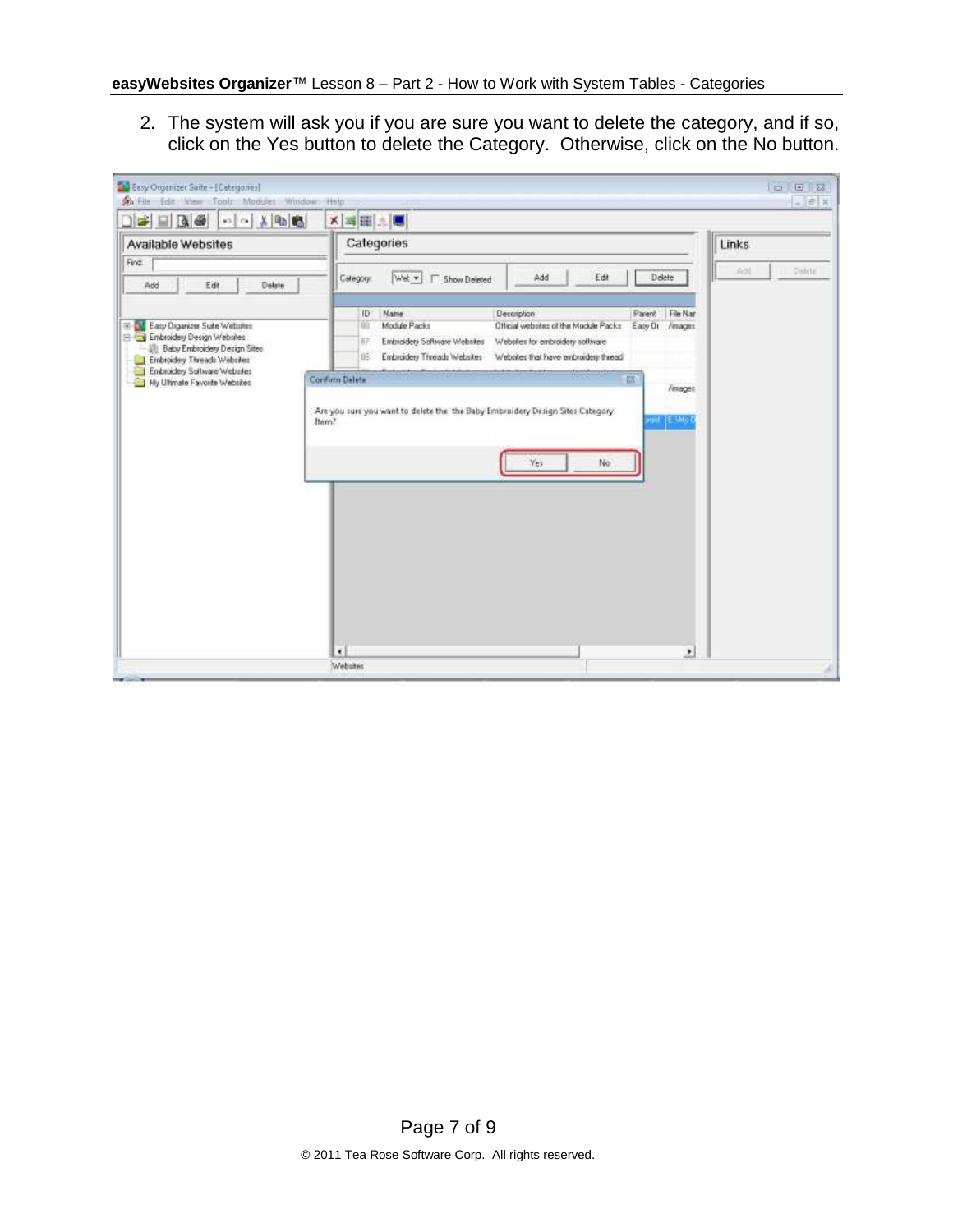3. If you selected Yes, then you will no longer see the Category in the Categories System Table.

| $x = 0$<br>$\Box$ $\rightarrow$ $\Box$ $\Box$ $\rightarrow$<br>5700 | × 編田 △■                                                                                                                                      |                                                      |
|---------------------------------------------------------------------|----------------------------------------------------------------------------------------------------------------------------------------------|------------------------------------------------------|
| Available Websites                                                  | Categories                                                                                                                                   | Links                                                |
| Find:                                                               |                                                                                                                                              | Detaile<br>bit.                                      |
| Add<br>Deletu<br>Edit                                               | Add<br>Calegory:<br>$ \mathcal{A}(\mathfrak{g})  =$<br><b>F</b> Show Deleted                                                                 | Delete<br>Eck                                        |
|                                                                     | Description<br>Name<br>ID:                                                                                                                   | Parent<br>File Nar                                   |
| Easy Digenze: Suite Websites<br>E Cy Embroidery Design Websites     | Official institution of the Module Place:<br>Module Packs<br>٠<br>m<br>Embroidery Software Websites<br>Webstex for enbroidery software<br>87 | Easy Or   mage                                       |
| Bill: Baby Embroidery Design Sites                                  | Embroidery Threads Websites<br>Websites that have embroidery thread<br>86                                                                    |                                                      |
| Embroidery Threads Websites<br>Embroidery Software Websites         | Embroidery Design Websites<br>Websites that have enbroidery design-<br>西                                                                     |                                                      |
| My Ultimate Favorite Websites                                       | Easy Organizer Suite Websites<br>Official websites of Easy Organizer Su<br>BA                                                                | /mages                                               |
|                                                                     | 5000 My Literate Favorite Websites<br>There are my al-time favorite website                                                                  |                                                      |
|                                                                     | SUCE Baby Embroidery Design Sites                                                                                                            | These are websites that have baby em Enbroid E:VAy D |
|                                                                     |                                                                                                                                              |                                                      |